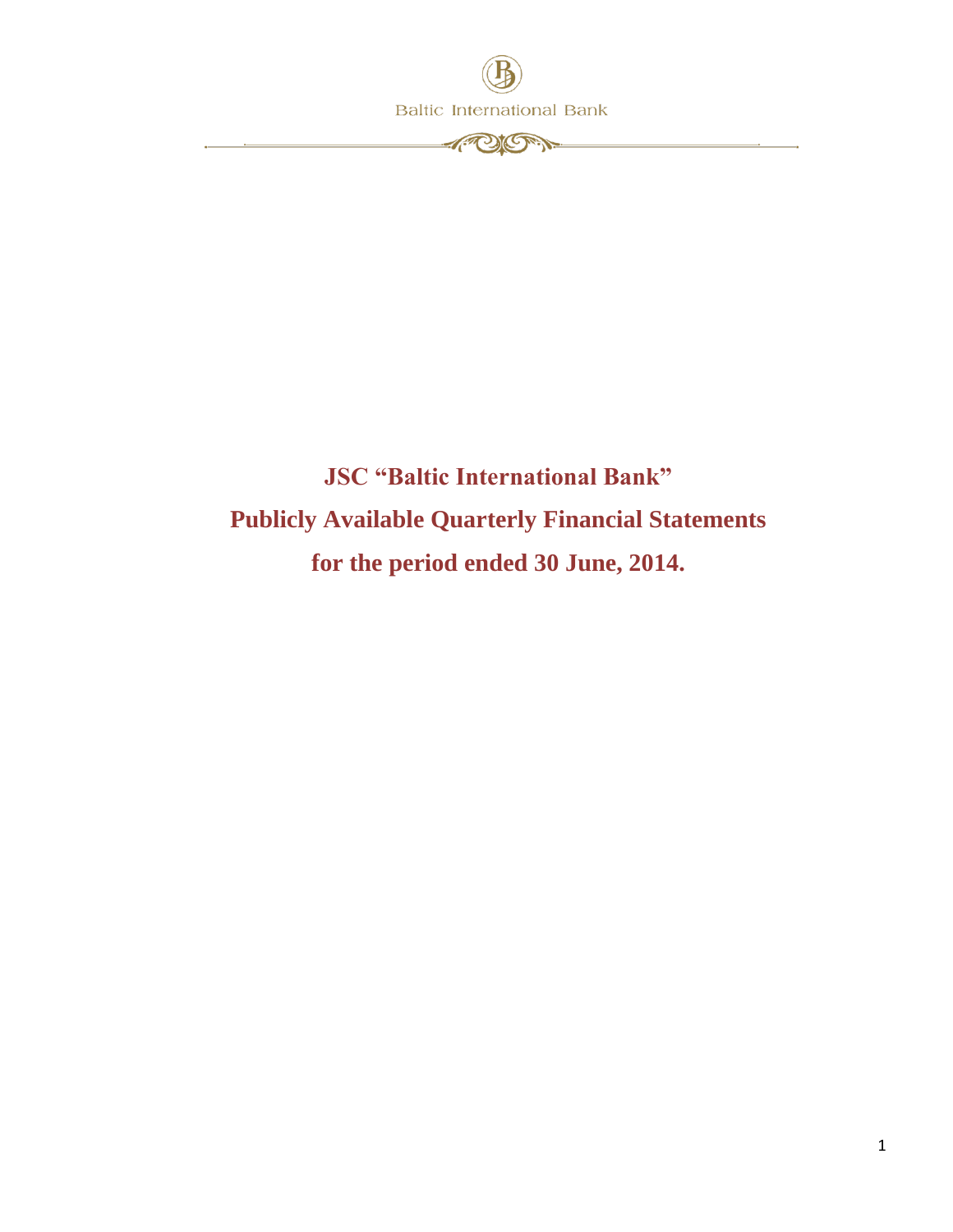**APION** 

#### **Table of contents**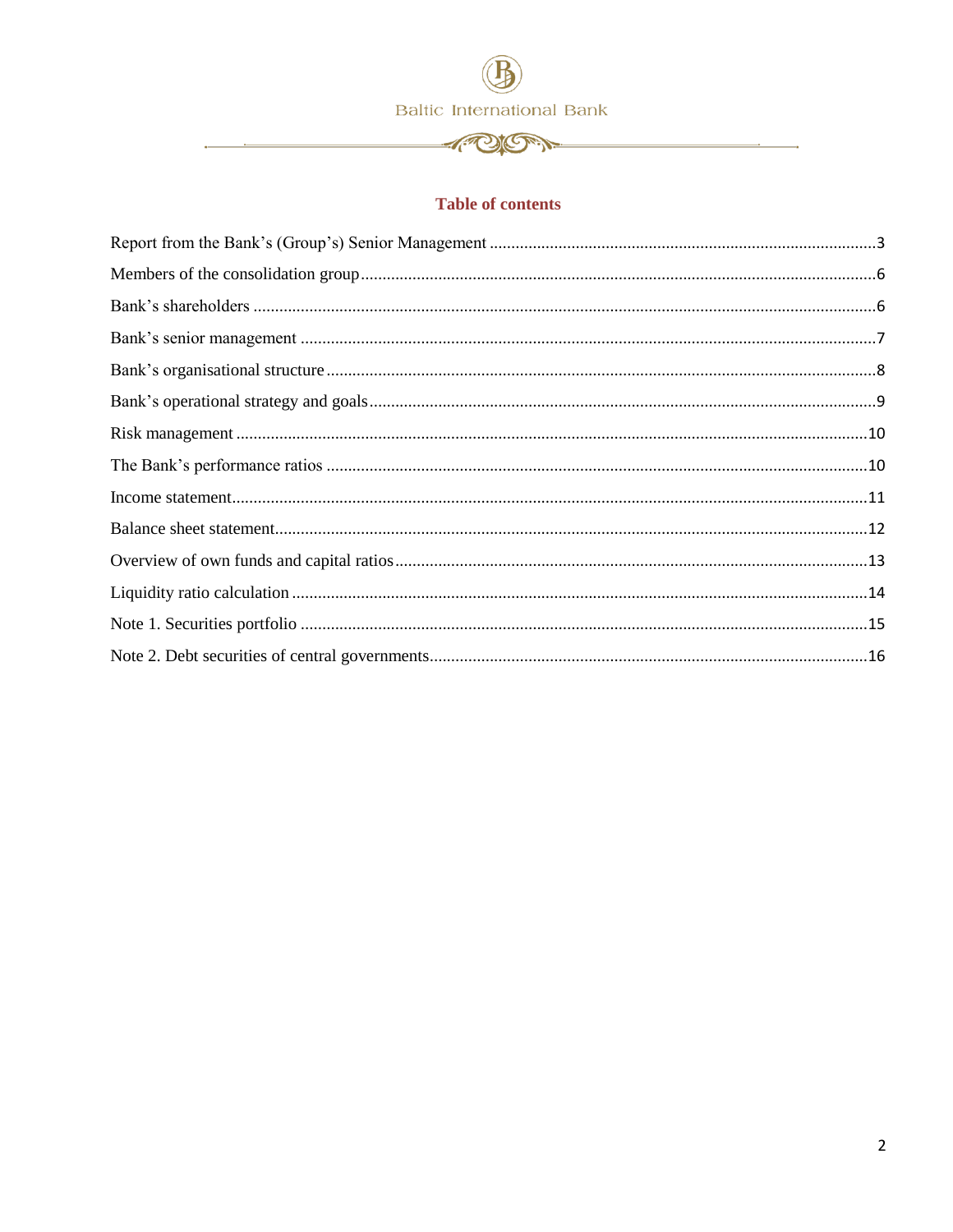#### **CAPITORY**

### <span id="page-2-0"></span>**Report from the Bank's (Group's) Senior Management**

The tendencies, which started gaining momentum in 2013, became readily apparent during the first half of 2014. The global economic recovery is picking up pace, albeit weakly and unevenly. The International Monetary Fund (IMF) forecasts global growth at 3.4 percent in 2014. Fiscal consolidation is slowing down, and the banking system is gradually getting stronger. However, geopolitical tensions between Russia and Ukraine still pose direct threat to sustainable global rebound.

Now, it is crucially important to strengthen and revitalize the banking sector, thus giving a fillip to the economy to get on dynamic-growth path. Over the past couple of years, the world has witnessed a fundamental and irreversible paradigm shift towards sustainability and hence heightened bank capital and liquidity requirements supposed to prevent future banking meltdowns. The implementation of the Regulation (EU) No 575/2013 of the European Parliament and of the Council of 26 June 2013 on prudential requirements for credit institutions and investment firms and amending Regulation (EU) No 648/2012 (the Basel III framework) is of crucial importance in reinforcing the stability of the European financial system and maintaining sustainability in the financial sector during crisis situations. JSC Baltic International Bank (hereinafter referred as the Bank) continued to implement the regulatory standards on capital adequacy and liquidity and undertakes all necessary measures to bolster its readiness to operate under the new standards. Currently, the Bank's (data regarding the Concern are specified in brackets) asset-liability structure is fully compliant with the following regulatory ratios: Liquidity Coverage Ratio (30 June 2014: 173.43 (172.95) percent), Total Capital Ratio (30 June 2014: 14.47 (14.16) percent), and Leverage Ratio (30 June 2014: 6.85 (6.86) percent).

Amidst external uncertainties, the Bank posted excellent financial results and demonstrated its resistance to an unstable macroeconomic environment. The Bank's assets showed a 22.49-percent (22.51-percent) growth as compared to December 2013 and totalled EUR 412.36 (412.73) million as at 30 June 2014.

The sky-rocket business growth was driven by newly-acquired customer funds. The volume of customer deposits grew by 27.11 percent (EUR 74.63 (74.62) million ) as compared to December 2013. The Bank-held volume of customer deposits reached EUR 349.92 (349.90) million 92.38 (92.22) percent of the total liabilities) as at 30 June 2014. Customer deposits remain the primary funding source for the Bank's ongoing operations. A continuous inflow of customer funds helps the Bank to cut its dependence on external markets. This is especially important in the current macroeconomic situation. Since the beginning of the year, the total customer assets (which comprise deposits, assets under management and brokerage portfolio) have increased by 17.01 percent to reach EUR 555.91 (555.89) million.

The building of confidence-based relationships with its customers is still the main focus for the Bank. The relationships enable the Bank to reinforce its long-term funding base. Since the beginning of 2014, the Bank has acquired 5-year maturity subordinated deposits totalling EUR 3.26 million. As a result, the volume of subordinated deposits totalled EUR 14.36 million as at 30 June. In the first half of 2014, the Bank launched several new bond issues. The customers view bonds as an attractive long-term investment vehicle. As at 30 June 2014, the customers held the Bank's bonds EUR 10.68 million worth. When investing their own funds in the bonds, the Bank's customers preferred two-year maturity bonds that made up 66.43 percent of the total issue.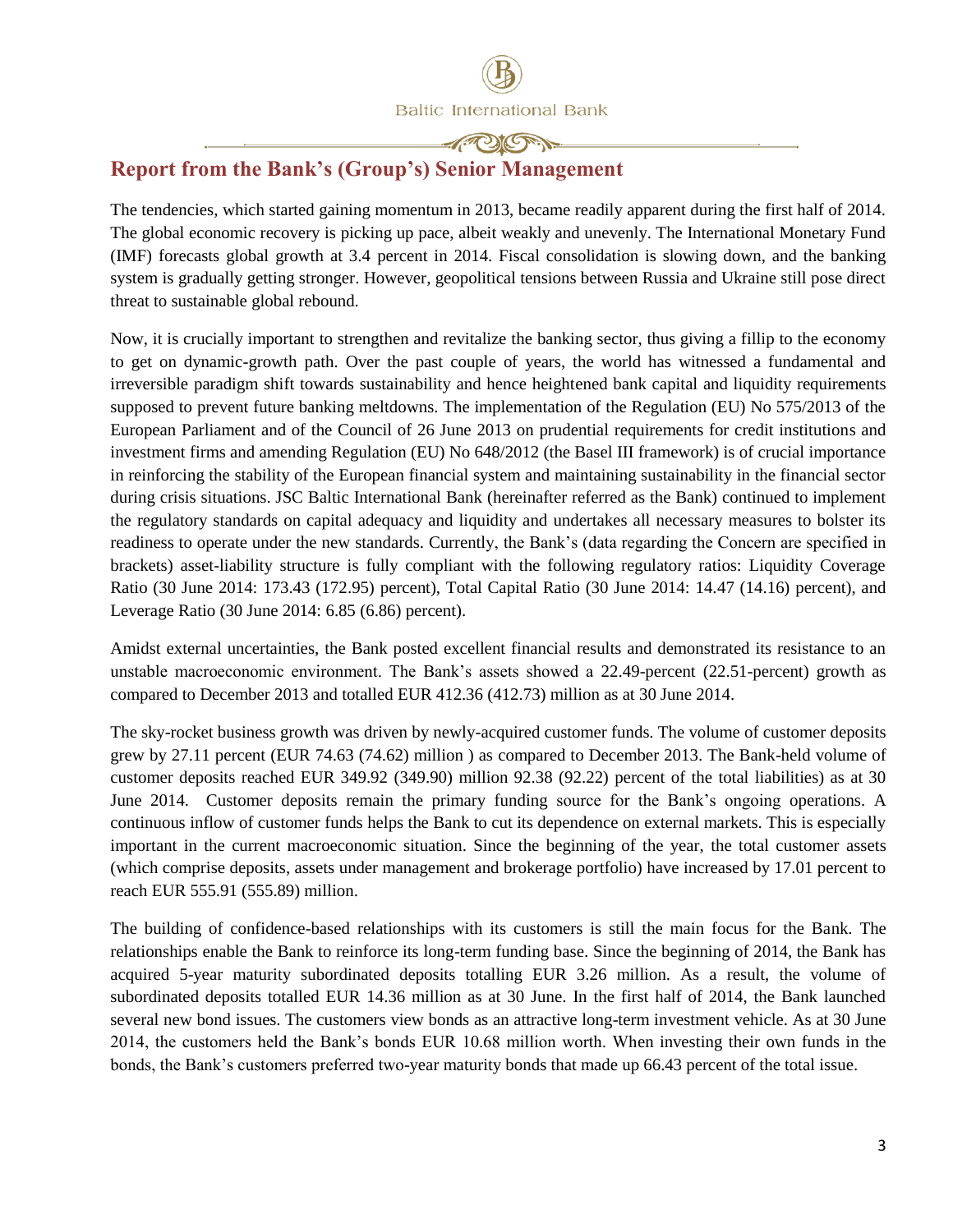**CAPITORY** 

Within the framework of asset diversification program and the implementation of the Regulation (EU) No 575/2013 of the European Parliament and of the Council, the Bank continued to boost its securities portfolio while preferring investments in bonds issued by prime-category issuers. The volume of the Bank's securities portfolio totalled EUR 35.01 million as at 30 June 2014. As compared to December 2013, the portfolio surged 197.62 percent, which corresponds to the growing-business volume while having not exceeded 10 percent of the total assets. As at 30 June 2014, the Bank's portfolio was predominantly comprised of investment-grade securities (75.49 percent of the total portfolio), of which sovereign debt securities (Eurobonds of Latvia, Lithuania and Poland) make up 43.30 percent, and investments in multilateral development banks (MDBs) make up 28.82 percent.

According to the Bank's wealth preservation strategy, the main portion of the assets (51.47 (51.42) percent) represented '*due from credit institutions'* (more than 75 percent of the total '*due from credit institutions'*). The aforesaid credit institutions carry mainly investment-grade ratings. This has enabled the Bank to maintain its liquidity ratio higher that 70 percent (30.06.2014: 73.69 percent), well above the national regulatory threshold.

The Bank's loan portfolio reached EUR 99.27 (97.63) million as at 30 June 2014 while having not exceeded 25 percent of the total assets. Real estate-secured loans make up 69.54 (69.10) percent of the total loan portfolio.

Newly-designed products and services, effective risk management and a well-united team of professionals enabled the Bank to demonstrate a moderate growth of operating income (up 6.13 (7.07) percent). The Bank's operating income reached EUR 6.54 (6.64) million as at 30 June 2014. A further increase in the percentage of a stable income proved to be a very important factor in determining the Bank's profit and allowed the Bank to record an 11.22-percent (11.27-percent) rise in the net fee and commission income as compared to December 2013. Forex transactions also showed strong results. Income from forex trading grew by 87.87 (88.18) percent and made up EUR 1.15 million (31 December 2013: EUR 0.61 million) over a six-month timeframe.

The Bank's achievements in the area of strategic development have been highly evaluated by the experts. In 2Q 2014, the Bank received Bronze Award as a member of the Latvian Sustainability Index. The Sustainability Index is a strategic management tool, is based on internationally recognized Corporate Sustainability Assessment methodology that helps companies assess their business sustainability and the level of corporate social responsibility (CSR). The Index ranks companies in terms of strategic planning, market relations, work environment, ecology, and local community.

As a socially responsible enterprise (SRE), the Bank has sponsored various cultural events. In April, the presentation of a facsimile copy of the unique album "Terra Mariana. 1186–1888" (together with scholarly commentaries) was held in the new premises of the National Library of Latvia. The album was sponsored by Valeri Belokon, the Chairperson of the Bank's Council and patron of the arts. In May, Valeri Belokon supported the reopening of the exhibition "Sodums. Ulysses. Travelling Man" dedicated to Dzintars Sodums (Latvia-born writer in exile and translator).

The Bank actively supports projects aimed at developing a business environment in Latvia. The Ministry of Foreign Affairs and the Ministry of Transport hosted one of the most significant events in Latvia's foreign policy and the largest-ever transportation-specific forum - the Riga High Level Conference on Transport, Logistics and Trade Routes "Connecting Asia with Europe". Held in June 2014, the Conference was co-sponsored by the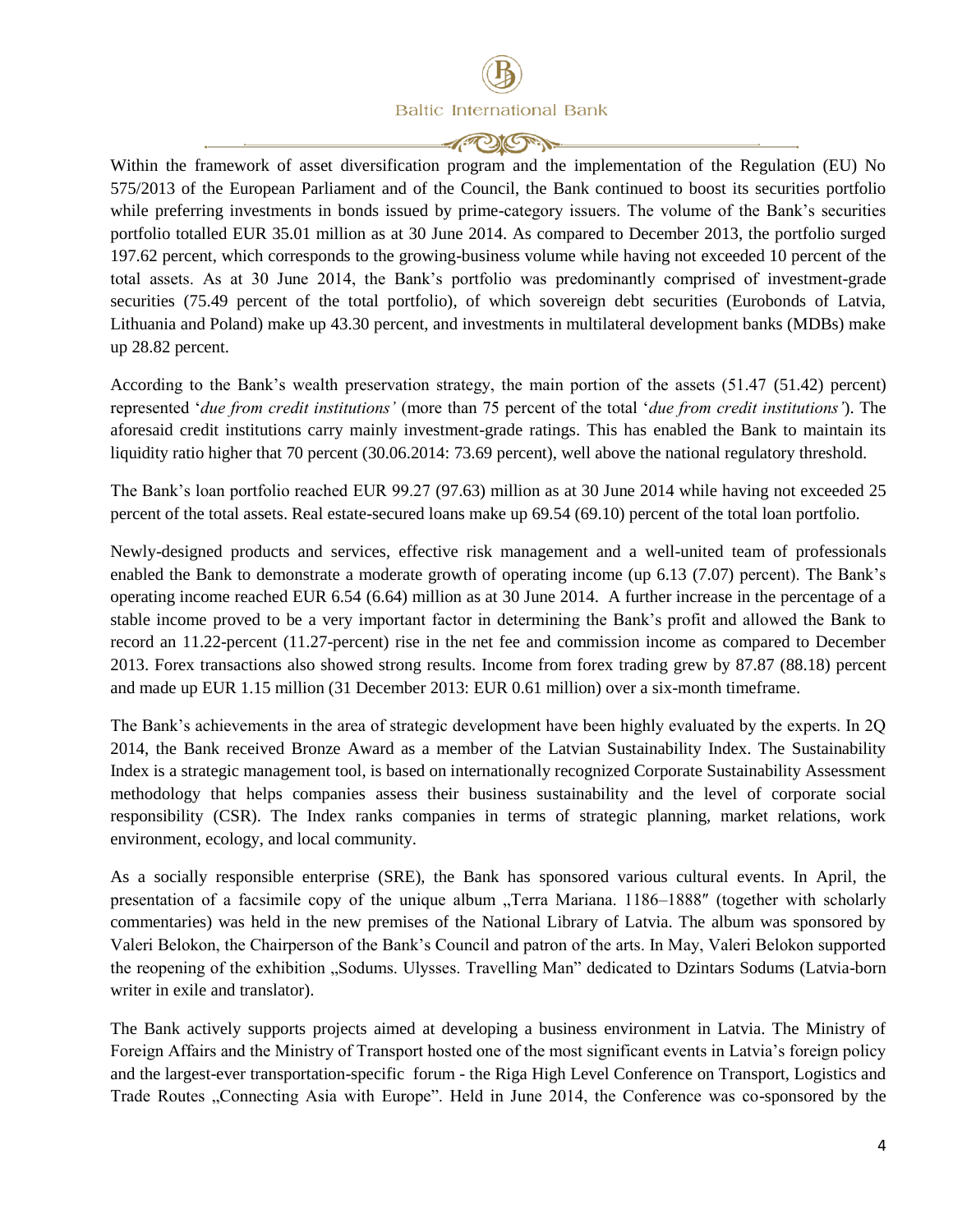

**APION** 

Bank. The purpose of the Conference was to foster debate among policymakers, businesspeople and think-tanks on the development of transport links and trade routes.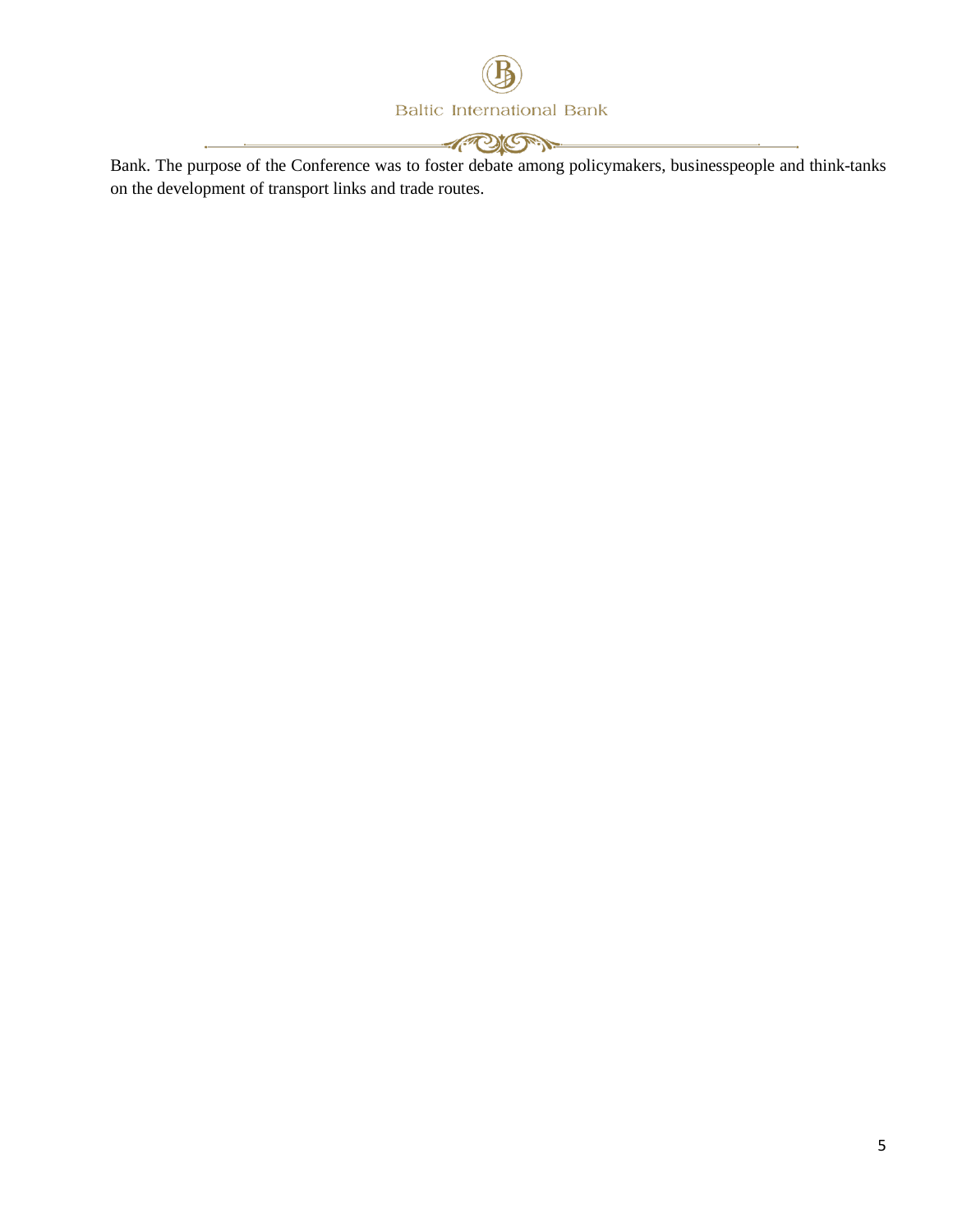



## <span id="page-5-0"></span>**Members of the consolidation group**

| N <sub>0</sub> | Company name and registration number        | Code of registration state and | Institution | Ownership        | Percentage of         | Rationale behind            |
|----------------|---------------------------------------------|--------------------------------|-------------|------------------|-----------------------|-----------------------------|
|                |                                             | address                        | type $11$   | interest $(\% )$ | voting rights $(\% )$ | the inclusion               |
|                |                                             |                                |             |                  |                       | within the $\text{group}^2$ |
|                | AS "Baltic International Bank", 40003127883 | LV, Kalēju iela 43, Riga       | <b>BNK</b>  | 100              | 100                   | PC                          |
|                | SIA "BIB Consulting", 50103457291           | LV, Grēcinieku iela 6, Riga    | <b>SE</b>   | 100              | 100                   | <b>PCS</b>                  |
|                | SIA "BIB real Estate", 40003868021          | LV, Kalēju iela 41, Riga       | OFI         | 100              | 100                   | <b>PCS</b>                  |
| 4              | SIA "Gaujas īpašumi", 40103249888           | LV, Kalēju iela 41, Riga       | OFI         | 100              | 100                   | <b>SCS</b>                  |
|                | SIA "Global Investments", 40003785660       | LV, Merkela iela 6 - 11, Riga  | OFI         | 100              | 100                   | <b>SCS</b>                  |

<sup>1</sup> BNK - bank; OFI - other financial institution; SE - supporting enterprise.

<sup>2</sup> PC - parent company; PCS- parent compaby subsidiary company; SCS - subsidiary company subsidiary company.

#### <span id="page-5-1"></span>**Bank's shareholders**

The Вank's share capital totals EUR 29 496 389 and is divided into 4 154 421 ordinary shares carrying identical voting rights. All shares are registered. Each share carries the right to one vote at the meetings of shareholders, a right to receive dividends as declared from time to time and a right to residual assets. Each share has a par value of EUR 7,1.

Of the Bank's 93 shareholders, 28 are corporate entities and 65 are private individuals.

Listed below are the shareholders who control more than 10 percent of the shares in the shareholders' equity:

- Valeri Belokon  $69,89467\%$
- Vilori Belokon  $30,00969\%$ .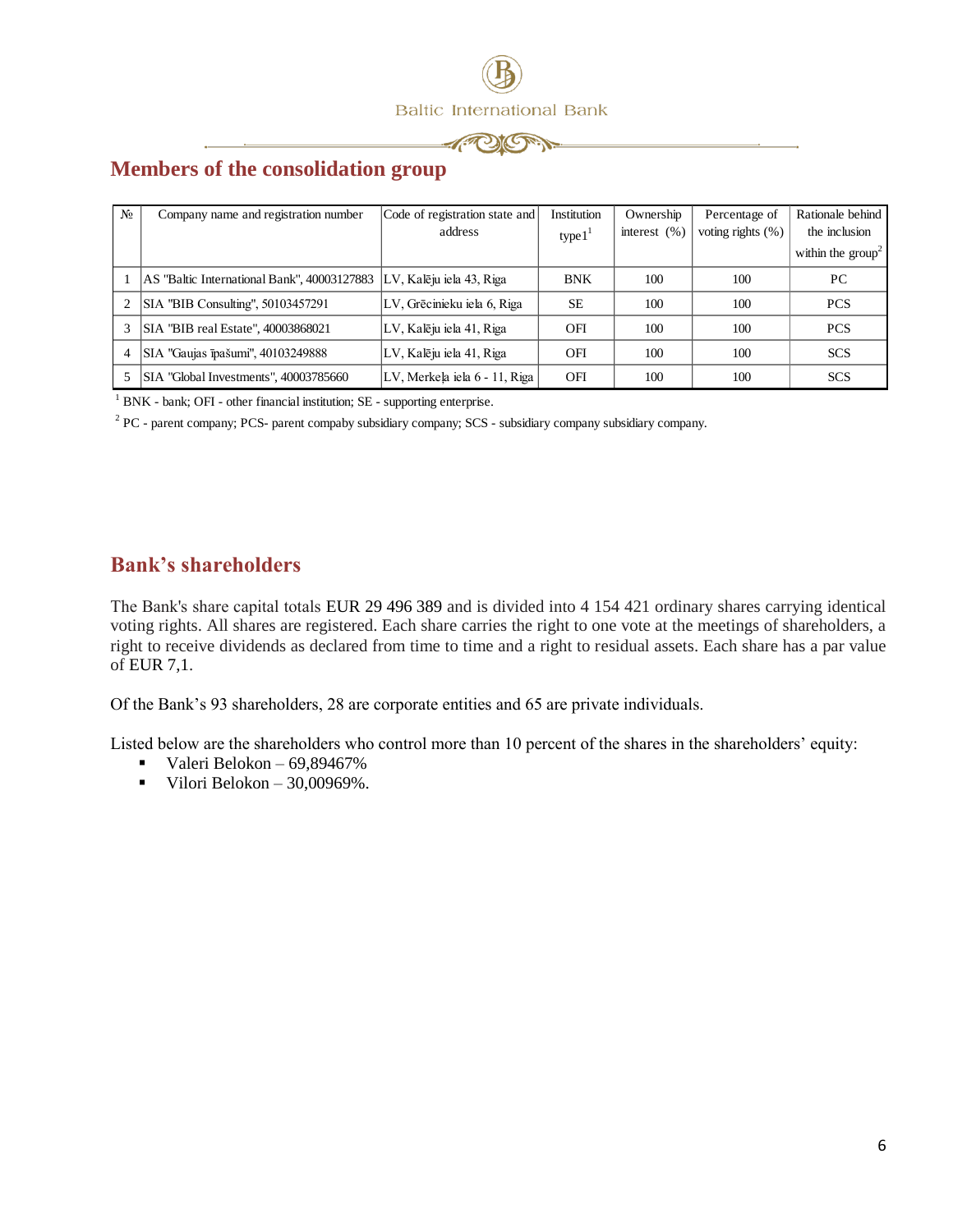



## <span id="page-6-0"></span>**Bank's senior management**

j.

<u> 1989 - Johann Stoff, fransk politik (d. 1989)</u>

## **Supervisory Council (30.06.2014)**

| Name and surname | Position                          |
|------------------|-----------------------------------|
| Valeri Belokon   | Chairperson of the Council        |
| Albert Reznik    | Deputy Chairperson of the Council |
| Vlada Belokon    | Member of the Council             |

#### **Management Board (30.06.2014)**

| Name and surname  | Position                        |
|-------------------|---------------------------------|
| Ilona Gulchak     | Chairperson of the Board        |
| Natalia Tkachenko | Deputy Chairperson of the Board |
| Alon Nodelman     | Member of the Board             |
| Dinars Kolpakovs  | Member of the Board             |
| Janis Apelis      | Member of the Board             |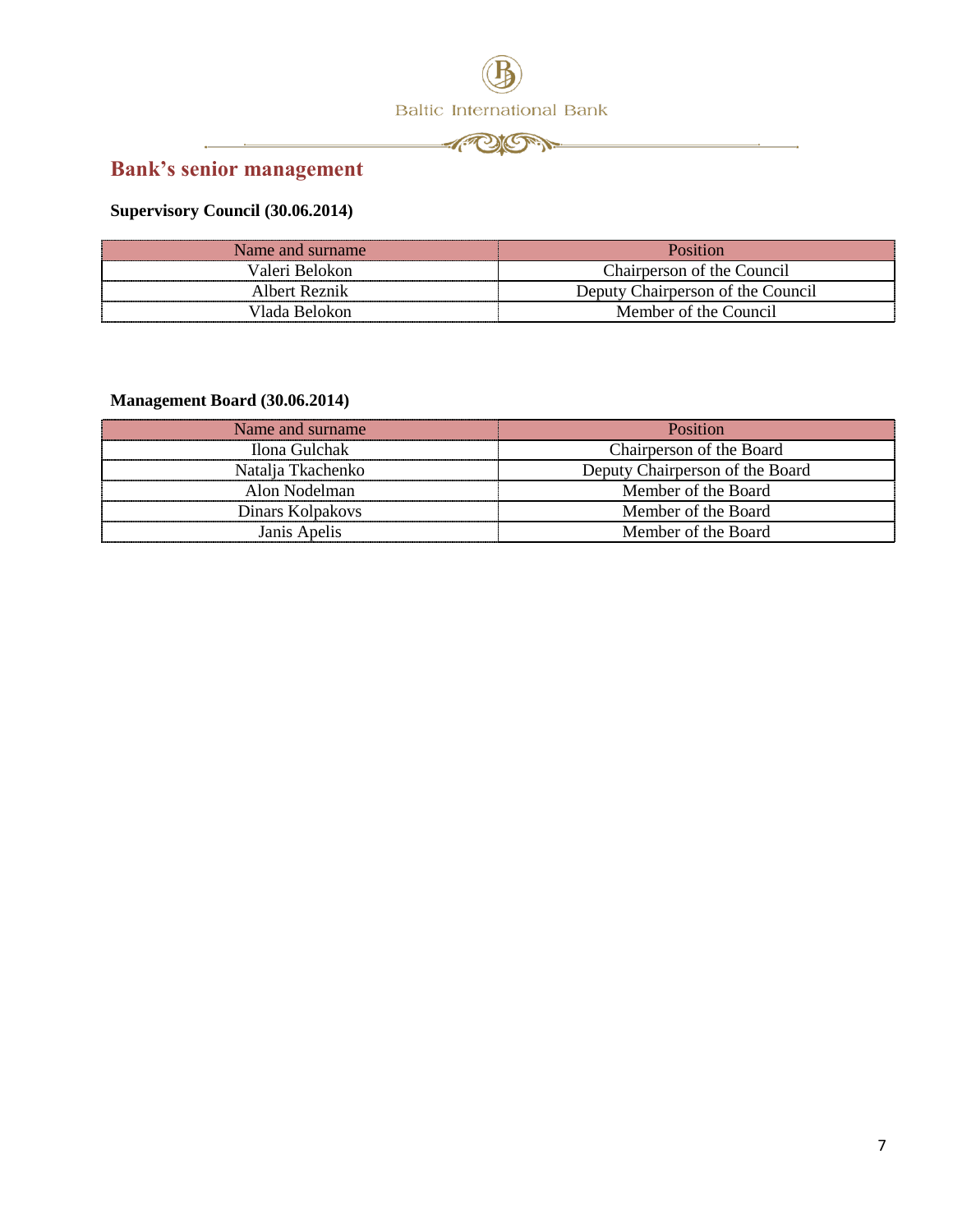<span id="page-7-0"></span>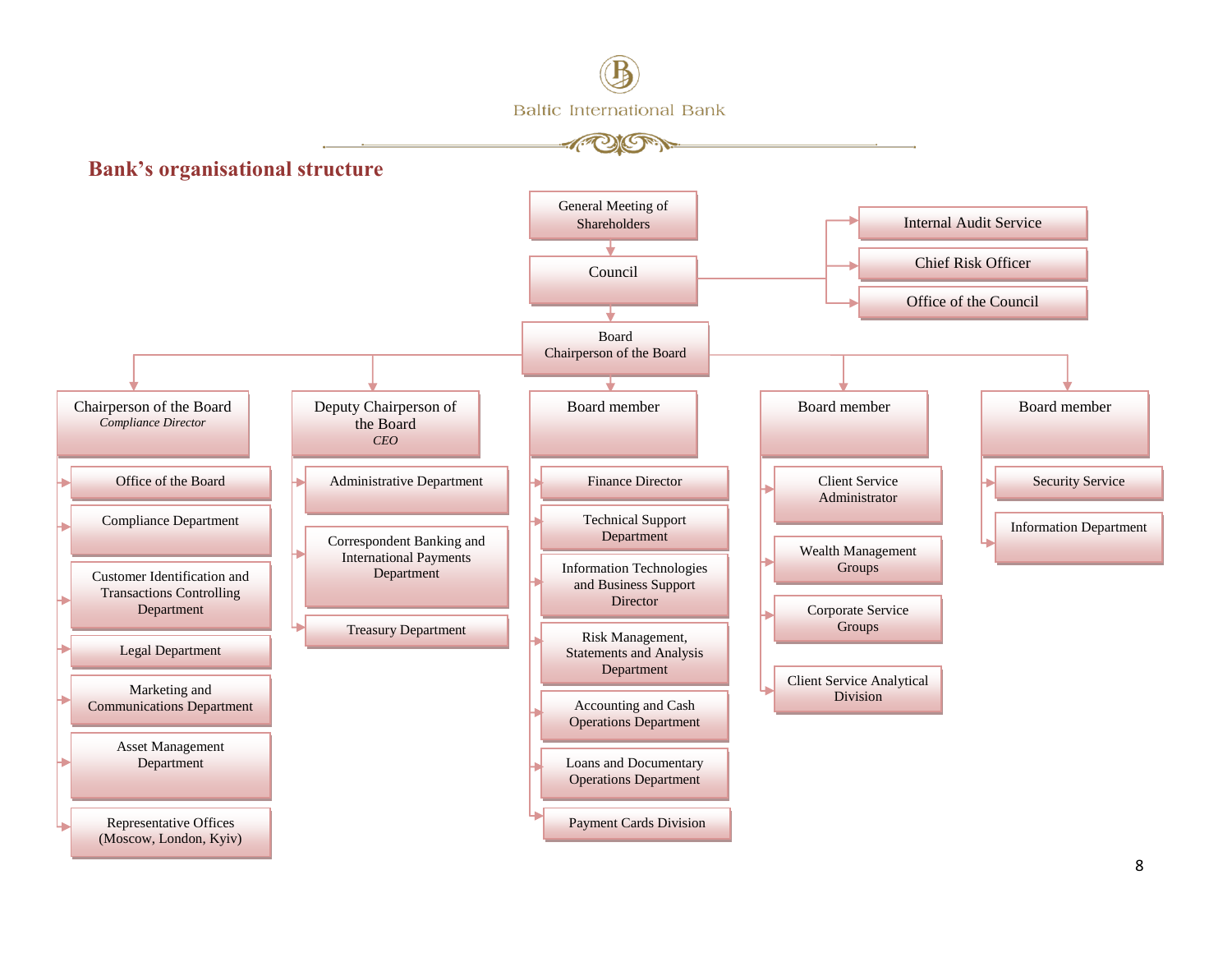

## <span id="page-8-0"></span>**Bank's operational strategy and goals**

**Our mission** is to become a boutique and prominent bank in the Baltic region, specifically designed to provide family wealth management (FMW) to high-net-worth individuals (HNWIs).

A 'customer-comes-first' attitude:

- Customer family's welfare and comfort: banking comfort, financial comfort, and life comfort
- Family business interests

Family wealth management services for affluent families: dynamic and proactive development, moderate risk.

Family wealth is managed through

- structuring banking products according to 3 comfort levels: banking comfort, financial comfort, and life comfort;
- broadening the range of banking services to include investment offerings: asset management, alternative investments, equity investments, and brokerage services;
- developing non-financial services: tax and legal advice; structurisation, protection and inheritance of assets; lifestyle management.

While developing and offering banking product, Bank applies an open-architecture approach.

Bank's target markets to acquire new customers:

- **Russia**
- $\blacksquare$  Ukraine
- **Belarus**
- United Kingdom
- **Latvia.**

#### **Our values:**

- Stability. Our conservative attitude to risk-taking has enabled us to tide over difficulties arising from the global and regional financial crisis. Wealth protection and capital preservation is our main priority.
- Trust. Customer-centric approach, reliability, high-quality service, outstanding reputation, and confidentiality
- Flexibility. Maximum comfort for every client's family in any time, any place, and any situation.
- Exclusiveness. Today's readiness for tomorrow's challenges.
- Professionalism. Understanding the features specific to Western and Eastern markets, experience in elaborating individual solutions.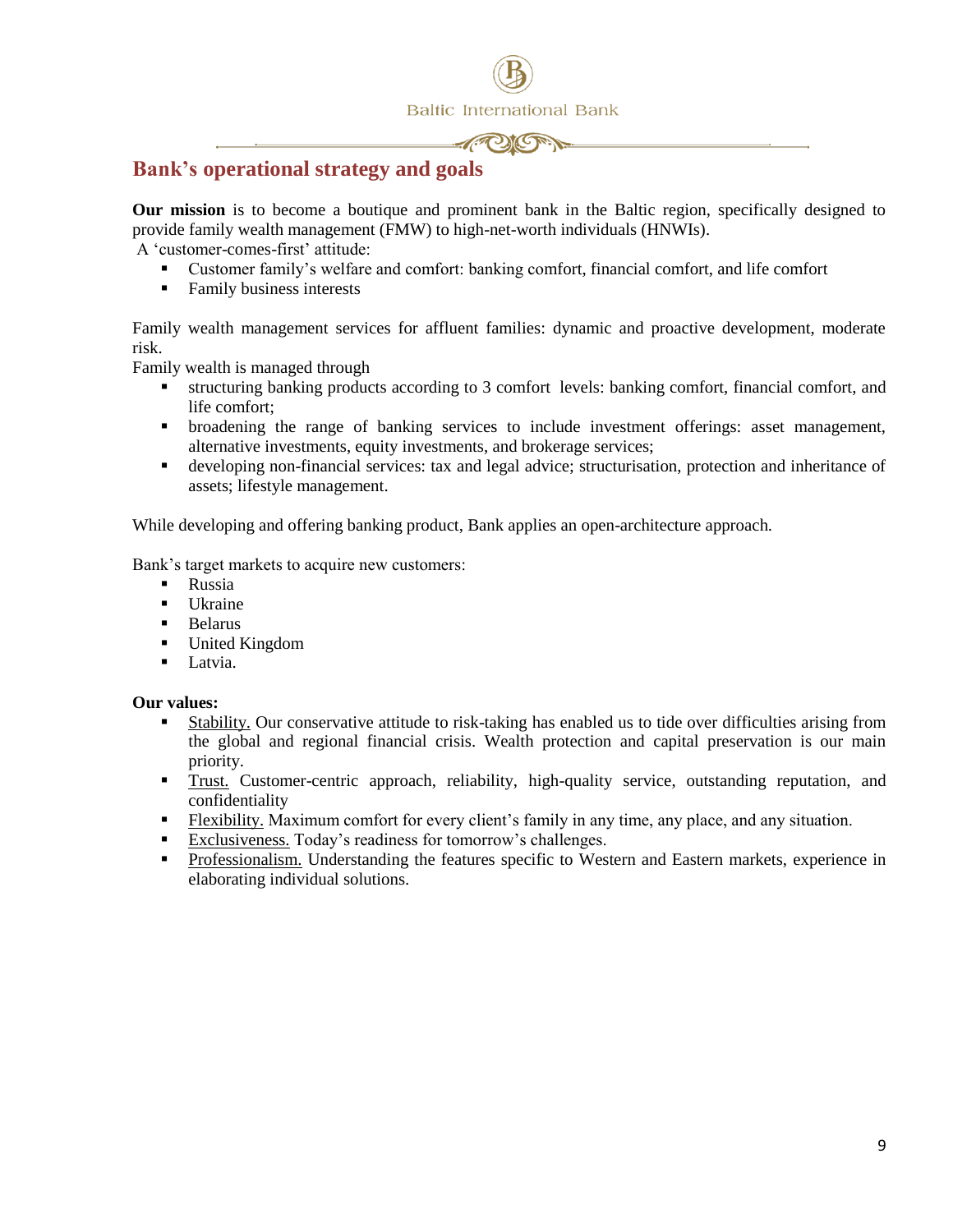

**APORT** 

<span id="page-9-0"></span>

The information about risk management is available in 2013 Annual Report from page 58 till page 64 on JSC "Baltic International Bank" web page [http://www.bib.lv/en/about-bank/reports.](http://www.bib.lv/en/about-bank/reports) Since 31 December 2013 there are no any material changes in risk management.

## <span id="page-9-1"></span>**The Bank's performance ratios**

| Item                            | $01.01.2014$ .<br>30.06.2014.<br>(unaudited) | $01.01.2013-$<br>30.06.2013.<br>(unaudited) |
|---------------------------------|----------------------------------------------|---------------------------------------------|
| Return on Equity (ROE) $(\%$ )  | 1.63                                         | 0.05                                        |
| Return on Assets $(ROA)$ $(\%)$ | 0.15                                         | 0.01                                        |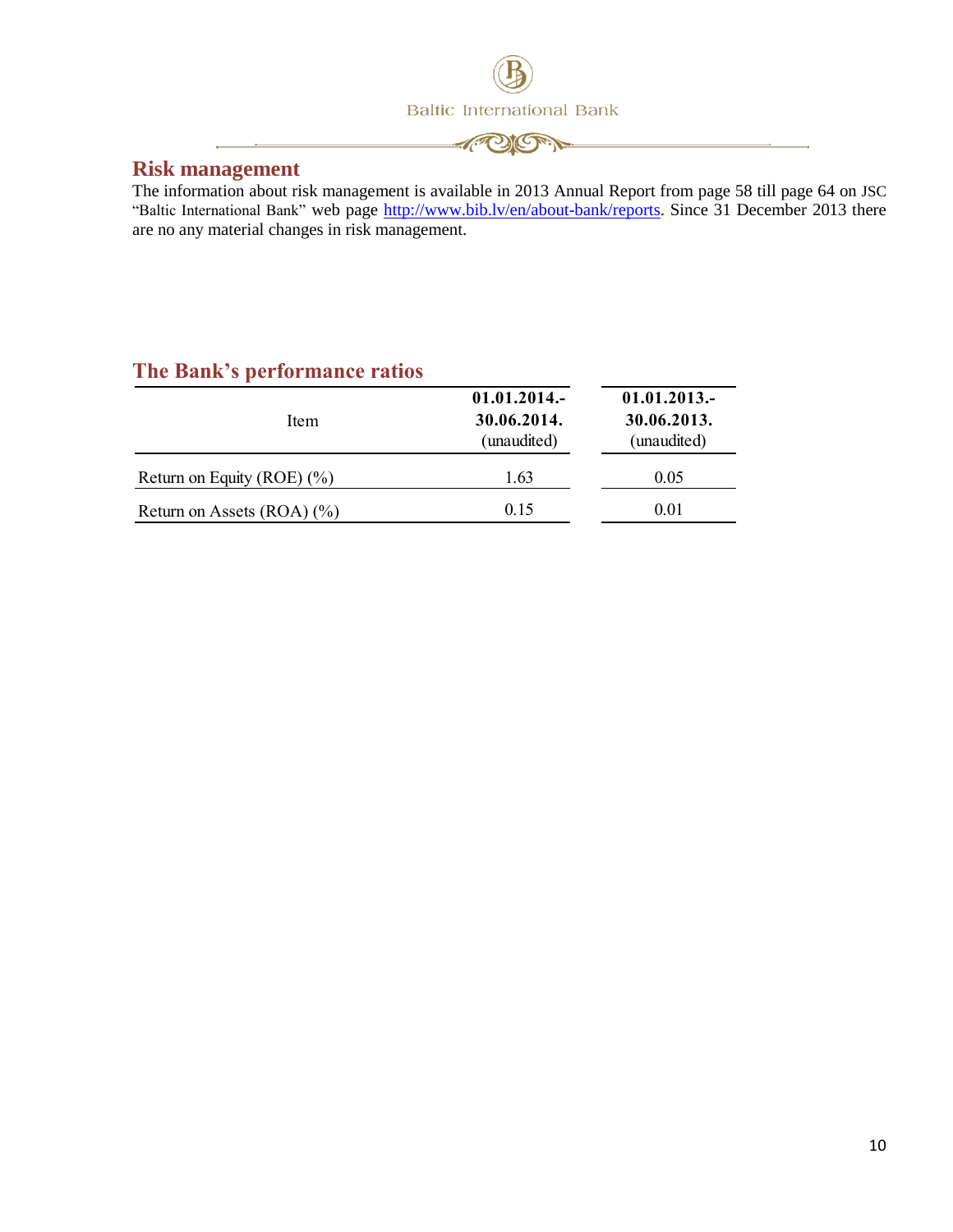

#### <span id="page-10-0"></span>**Income statement**

|                                                                              | 01.01.2014.-30.06.2014. |                  | 01.01.2013.-30.06.2013. |                  |
|------------------------------------------------------------------------------|-------------------------|------------------|-------------------------|------------------|
| Item                                                                         |                         | (unaudited)      |                         | (unaudited)      |
|                                                                              | Group                   | <b>Bank</b>      | Group                   | <b>B</b> ank     |
|                                                                              | <b>EUR'000</b>          | <b>EUR'000</b>   | <b>EUR'000</b>          | <b>EUR'000</b>   |
| Interest income                                                              | 3 904                   | 3937             | 4 2 6 6                 | 4 3 0 9          |
| Interest expense                                                             | $-1213$                 | $-1213$          | $-1104$                 | $-1104$          |
| Dividend income                                                              | 1                       | 1                | $\mathfrak{D}$          | 2                |
| Fee and commission income                                                    | 3 1 8 9                 | 3 1 8 9          | 2764                    | 2 7 6 5          |
| Fee and commission expense                                                   | $-572$                  | $-572$           | $-412$                  | $-412$           |
| Net realised gain/loss on financial assets and financial liabilities carried |                         |                  |                         |                  |
| at amortised cost                                                            | $\Omega$                | $\overline{0}$   | $\Omega$                | $\overline{0}$   |
| Net realised gain/loss on available for sale financial assets                | 209                     | 209              | $\theta$                | $\overline{0}$   |
| Net gain/loss on financial assets and financial liabilities held for trading | $-336$                  | $-336$           | $-75$                   | $-75$            |
| Net gain/loss on financial assets and financial liabilities at fair value    |                         |                  |                         |                  |
| through profit or loss                                                       | $\boldsymbol{0}$        | $\boldsymbol{0}$ | $\theta$                | 0                |
| Changes in fair value of the hedged items                                    | $\theta$                | $\theta$         | $\theta$                | $\Omega$         |
| Gain/loss on trade in and revaluation of foreign currencies                  | 1 1 4 6                 | 1 1 4 6          | 609                     | 610              |
| Gain/loss on derecognition of property, plant and equipment, investment      |                         |                  |                         |                  |
| property and intangible assets                                               | $\boldsymbol{0}$        | $\overline{0}$   | $\theta$                | $\overline{0}$   |
| Other income                                                                 | 308                     | 183              | 148                     | 71               |
| Other expenses                                                               | $-113$                  | $-106$           | $-100$                  | $-99$            |
| Administrative expenses                                                      | $-5555$                 | $-5448$          | $-5286$                 | $-5222$          |
| Depreciation                                                                 | $-616$                  | $-616$           | $-570$                  | $-570$           |
| Result of provisions for doubtful debts                                      | $-101$                  | $-101$           | $-190$                  | $-190$           |
| <b>Impairment</b> losses                                                     | $\Omega$                | $\Omega$         | $\Omega$                | $\Omega$         |
| Profit/loss before corporate income tax                                      | 251                     | 273              | 52                      | 85               |
| Corporate income tax                                                         | $\Omega$                | $\Omega$         | $-76$                   | $-76$            |
| Profit/loss for the current year                                             | 251                     | 273              | $-24$                   | $\boldsymbol{9}$ |
|                                                                              |                         |                  |                         |                  |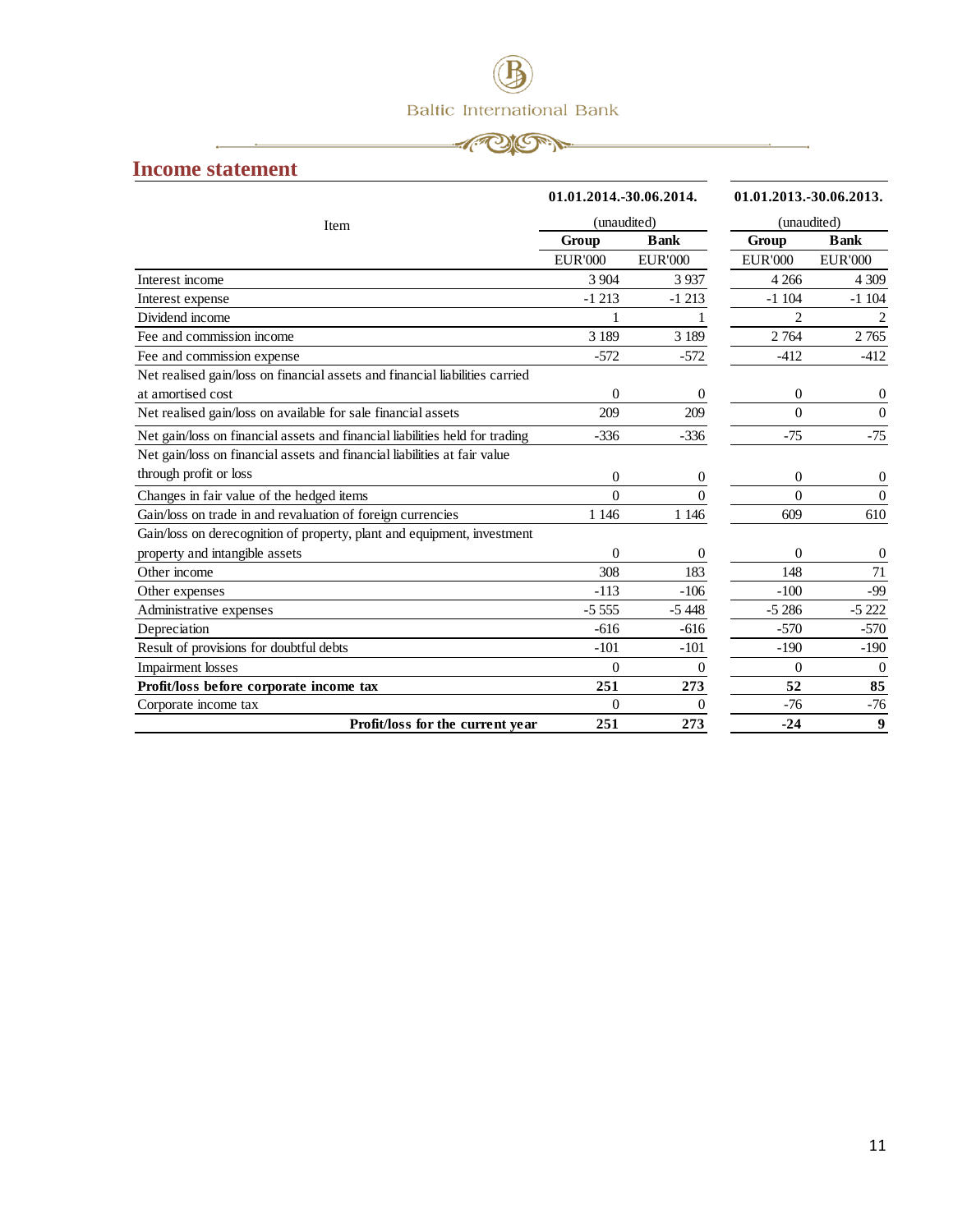

## <span id="page-11-0"></span>**Balance sheet statement**

|                                                                                                     | 30.06.2014       |                | 31.12.2013       |                  |
|-----------------------------------------------------------------------------------------------------|------------------|----------------|------------------|------------------|
|                                                                                                     | (unaudited)      |                | (audited)        |                  |
| Item                                                                                                | Group            | <b>Bank</b>    | Group            | <b>Bank</b>      |
|                                                                                                     | <b>EUR'000</b>   | <b>EUR'000</b> | <b>EUR'000</b>   | <b>EUR'000</b>   |
| Cash and due from central banks repayable on demand                                                 | 32 476           | 32 468         | 31 446           | 31 444           |
| Due from credit institutions repayable on demand                                                    | 196 283          | 196 283        | 133 088          | 133 088          |
| Financial assets held for trading                                                                   | 747              | 747            | 3 1 3 5          | 3 1 3 5          |
| Financial assets at fair value through profit or loss                                               | $\theta$         | 0              | $\theta$         | $\theta$         |
| Financial assets available for sale                                                                 | 26 053           | 26 053         | 4 3 8 2          | 4 3 8 2          |
| Loans and receivables                                                                               | 113 569          | 115 213        | 123 441          | 125 461          |
| Other due from credit institutions                                                                  | 15942            | 15 942         | 21880            | 21880            |
| Loans                                                                                               | 97627            | 99 27 1        | 101 561          | 103 581          |
| Investments held to maturity                                                                        | 8411             | 8411           | 5 7 1 3          | 5 7 1 3          |
| Change in fair value of a hedged portion of the portfolio<br>attributable to the interest rate risk | $\theta$         | $\Omega$       | $\theta$         | $\Omega$         |
| Deferred expenses and accrued income                                                                | 2085             | 2 0 8 5        | 2 2 6 2          | 2 2 6 1          |
| Fixed assets                                                                                        | 17448            | 17448          | 17 503           | 17 503           |
| Investment property                                                                                 | 7752             | 4 1 6 0        | 7919             | 4 1 6 0          |
| Intangible assets                                                                                   | 4417             | 4417           | 4568             | 4568             |
| Investments in associated and related companies                                                     | 1 1 4 5          | 3 0 8 8        | 1 1 4 5          | 3 0 8 8          |
| Current tax assets                                                                                  | 285              | 285            | 228              | 228              |
| Other assets                                                                                        | 2059             | 1701           | 2 0 6 4          | 1 625            |
| <b>Total assets</b>                                                                                 | 412730           | 412 359        | 336 894          | 336 656          |
| Liabilities to central banks                                                                        | $\overline{0}$   | 0              | $\theta$         | 0                |
| Due to credit institutions repayable on demand                                                      | 295              | 295            | 7626             | 7626             |
| Financial liabilities held for trading                                                              | 447              | 447            | 623              | 623              |
| Financial liabilities at fair value through profit or loss                                          | $\boldsymbol{0}$ | $\Omega$       | $\boldsymbol{0}$ | $\Omega$         |
| Financial liabilities valued at depreciated cost                                                    | 374 940          | 374 963        | 291 436          | 291 444          |
| Deposits                                                                                            | 349 900          | 349 923        | 275 281          | 275 289          |
| Subordinated liabilities                                                                            | 14357            | 14 357         | 11 102           | 11 102           |
| Debt securities in issue                                                                            | 10683            | 10683          | 5053             | 5053             |
| Financial liabilities arising from the transfer of financial                                        | $\overline{0}$   | 0              | $\boldsymbol{0}$ | $\theta$         |
| Change in fair value of a hedged portion of the portfolio                                           | $\boldsymbol{0}$ | $\Omega$       | $\boldsymbol{0}$ | $\boldsymbol{0}$ |
| attributable to the interest rate risk                                                              |                  |                |                  |                  |
| Deferred income and accrued expenses                                                                | 993              | 993            | 1 1 6 9          | 1 1 67           |
| Provisions                                                                                          | $\boldsymbol{0}$ | $\mathbf{0}$   | $\overline{0}$   | $\mathbf{0}$     |
| Tax liabilities                                                                                     | 1 270            | 1 270          | 1 270            | 1 270            |
| Other liabilities                                                                                   | 1 4 8 3          | 808            | 1 692            | 1 1 9 0          |
| <b>Total liabilities</b>                                                                            | 379 428          | 378 776        | 303 816          | 303 320          |
| Shareholders' equity                                                                                | 33 302           | 33 583         | 33 078           | 33 336           |
| Total liabilities and shareholders' equity                                                          | 412730           | 412 359        | 336 894          | 336 656          |
| <b>Memorandum</b> items                                                                             |                  |                |                  |                  |
| Contingent liabilities                                                                              | 2 5 2 2          | 2 5 2 2        | 2 5 4 5          | 2 5 4 5          |
| Commitments to customers                                                                            | 12 051           | 12 147         | 16 686           | 16790            |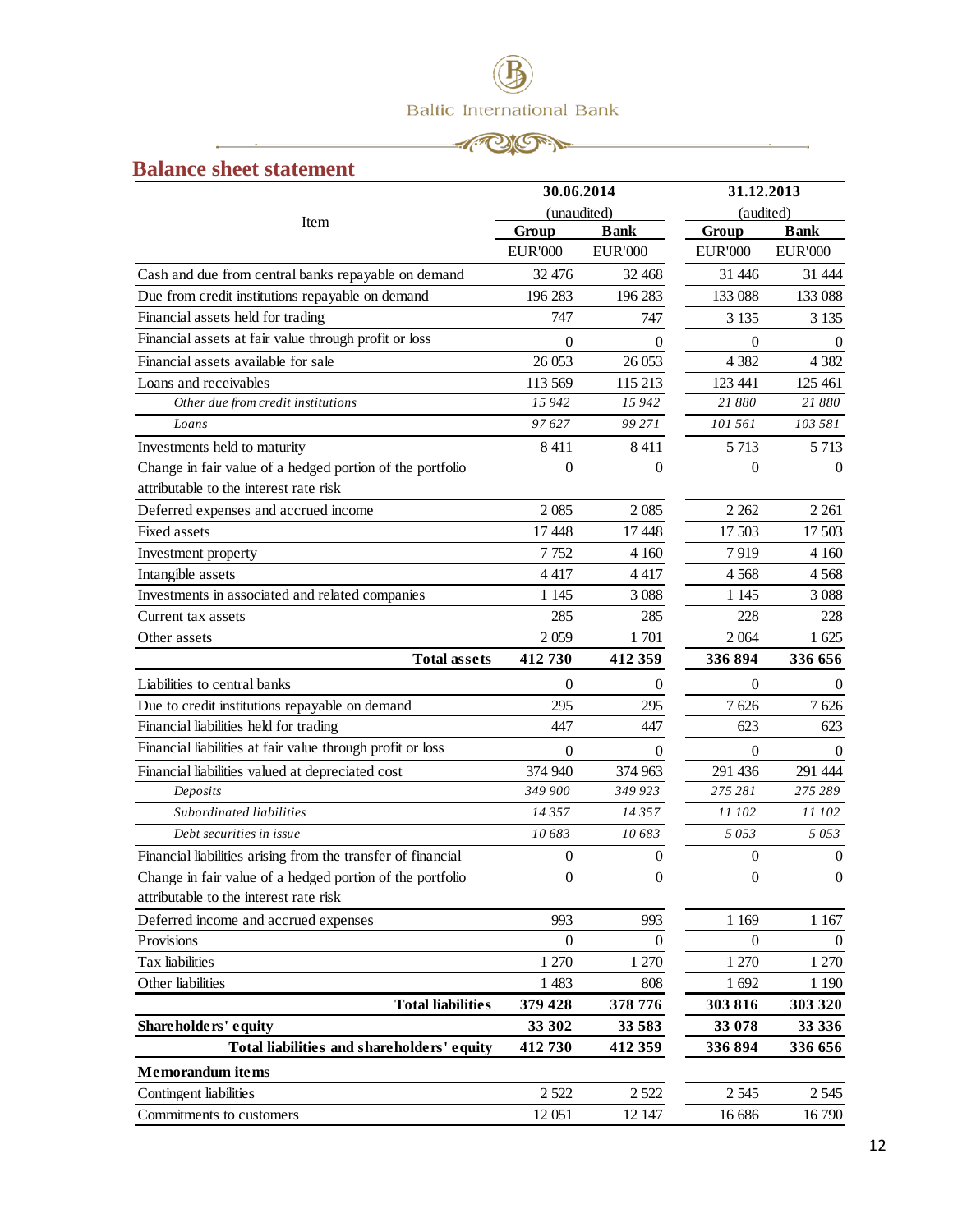

## <span id="page-12-0"></span>**Overview of own funds and capital ratios**

| No     | Item                                                                                                        |                  | 30.06.2014<br>(unaudited) |
|--------|-------------------------------------------------------------------------------------------------------------|------------------|---------------------------|
|        |                                                                                                             | Group            | <b>Bank</b>               |
|        |                                                                                                             | <b>EUR'000</b>   | <b>EUR'000</b>            |
| 1.     | Own funds $(1.1.+1.2.)$                                                                                     | 39 519           | 40 123                    |
| 1.1.   | Tier 1 capital (1.1.1.+1.1.2.)                                                                              | 28 36 6          | 28 970                    |
| 1.1.1. | Common equity Tier 1 capital (CET1 capital)                                                                 | 28 36 6          | 28 970                    |
| 1.1.2. | Additional Tier 1 capital                                                                                   | $\mathbf{0}$     | $\theta$                  |
| 1.2.   | Tier 2 capital                                                                                              | 11 153           | 11 153                    |
| 2.     | Total risk exposure amount (2.1.+2.2.+2.3.+2.4.+2.5.+2.6.+2.7.)                                             | 261 326          | 259 793                   |
| 2.1.   | Risk weighted exposure amounts for credit, counterparty credit and dilution<br>risks and free deliveries    | 233 608          | 232 197                   |
| 2.2.   | Total risk exposure amount for settlement/delivery                                                          | $\mathbf{0}$     | $\theta$                  |
| 2.3.   | Total risk exposure amount for position, foreign exchange and commodities                                   | 1742             | 1742                      |
| 2.4.   | Total risk exposure amount for operational risk                                                             | 25 976           | 25 854                    |
| 2.5.   | Total risk exposure amount for credit valuation adjustment                                                  | $\mathbf{0}$     | 0                         |
| 2.6.   | Total risk exposure amount related to large exposures in the trading book                                   | $\mathbf{0}$     | 0                         |
| 2.7.   | Other risk exposure amounts                                                                                 | $\boldsymbol{0}$ | $\mathbf{0}$              |
| 3.     | Capital ratios and capital levels                                                                           |                  |                           |
| 3.1.   | CET1 capital ratio (1.1.1./2.*100)                                                                          | 10.85            | 11.15                     |
| 3.2.   | Surplus(+)/Deficit(-) of CET1 capital (1.1.1.-2.*4.5%)                                                      | 16 606           | 17 279                    |
| 3.3.   | T1 capital ratio $(1.1./2.*100)$                                                                            | 10.85            | 11.15                     |
| 3.4.   | Surplus $(+)$ /Deficit $(-)$ of T1 capital $(1.1.-2.*6%)$                                                   | 12 686           | 13 3 8 2                  |
| 3.5.   | Total capital ratio $(1.72.*100)$                                                                           | 15.12            | 15.44                     |
| 3.6.   | Surplus $(+)$ /Deficit $(-)$ of total capital $(1.-2.*8%)$                                                  | 18 613           | 19 340                    |
| 4.     | Combined Buffer Requirement (4.1.+4.2.+4.3.+4.4.+4.5.)                                                      | 6533             | 6495                      |
| 4.1.   | Capital conservation buffer                                                                                 | 6 5 3 3          | 6495                      |
| 4.2.   | Institution specific countercyclical capital buffer                                                         | $\boldsymbol{0}$ | $\boldsymbol{0}$          |
| 4.3.   | Systemic risk buffer                                                                                        | $\theta$         | $\mathbf{0}$              |
| 4.4.   | Systemically important institution buffer                                                                   | $\theta$         | $\mathbf{0}$              |
| 4.5.   | Other Systemically Important Institution buffer                                                             | $\boldsymbol{0}$ | $\mathbf{0}$              |
| 5.     | Capital ratios due to adjustments                                                                           |                  |                           |
| 5.1.   | Provisions or assets value adjustments applying specific policy for the<br>purpose of own funds calculation | 2 5 2 6          | 2 5 2 6                   |
| 5.2.   | CET1 capital ratio due to adjustments defined in row No 5.1. (%)                                            | 10.37            | 10.66                     |
| 5.3.   | Tier 1 capital ratio due to adjustments defined in row No 5.1. (%)                                          | 10.37            | 10.66                     |
| 5.4.   | Total capital ratio due to adjustments defined in row No 5.1. (%)                                           | 14.16            | 14.47                     |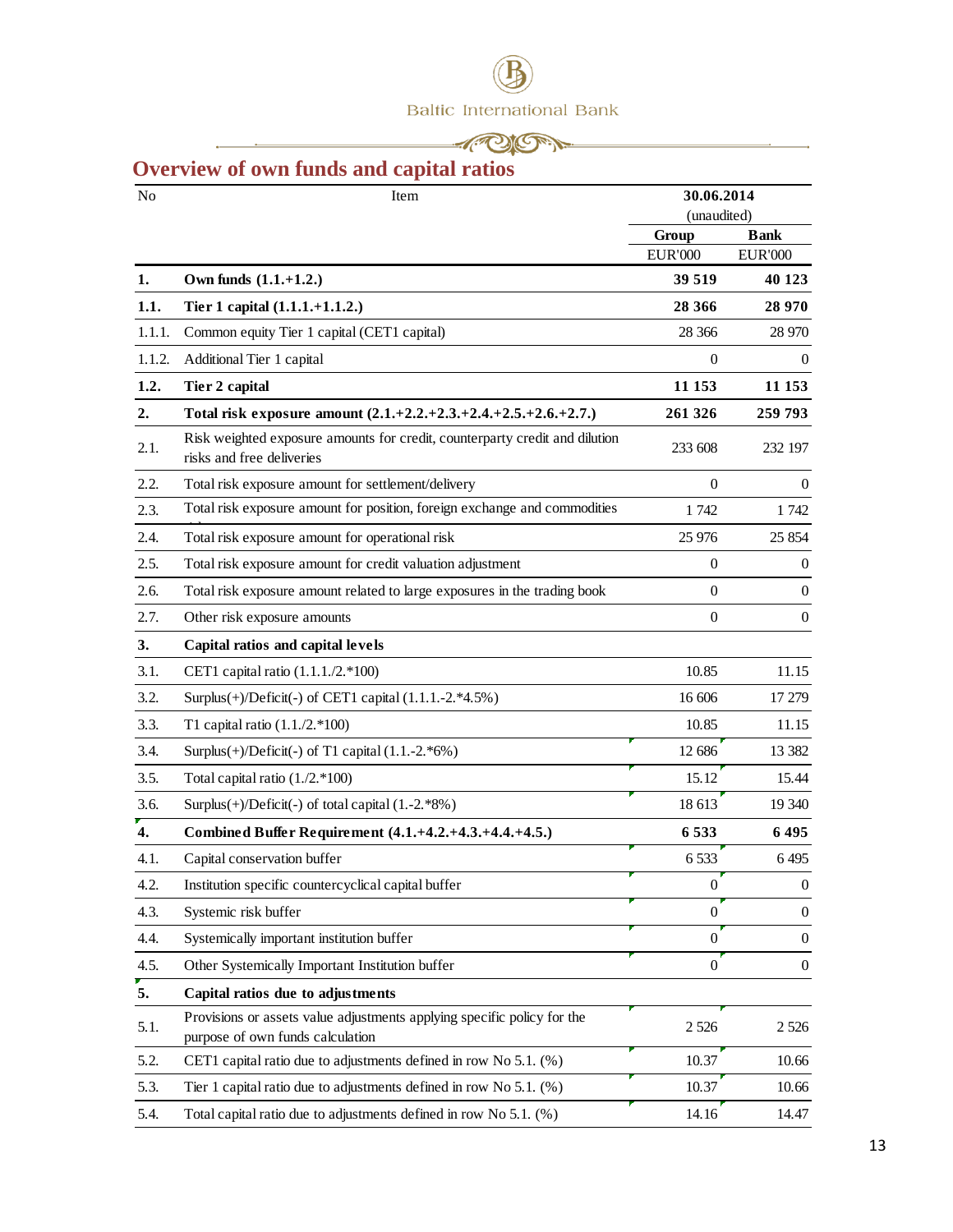



 $\overline{\phantom{a}}$ 

## <span id="page-13-0"></span>**Liquidity ratio calculation**

 $\overline{\phantom{a}}$ 

| N <sub>0</sub> | Item                                                     | 30.06.2014.    |
|----------------|----------------------------------------------------------|----------------|
|                |                                                          | (unaudited)    |
|                |                                                          | <b>Bank</b>    |
|                |                                                          | <b>EUR'000</b> |
|                | <b>Liquid assets</b>                                     | 233 198        |
| 1.1.           | Vault cash                                               | 2 6 6 1        |
| 1.2.           | Balances due from Bank of Latvia                         | 29 807         |
| 1.3.           | Balances due from solvent credit institutions            | 188 834        |
| 1.4.           | Liquid securities                                        | 11 896         |
| $\mathbf{2}$   | Current liabilities (residual maturity of up to 30 days) | 316 441        |
| 2.1.           | Balances due to credit institutions                      | 295            |
| 2.2.           | Deposits                                                 | 302 077        |
| 2.3.           | Debt securities in issue.                                | $\theta$       |
| 2.4.           | Money in transit                                         | 1722           |
| 2.5.           | Other current liabilities                                | 3 3 8 0        |
| 2.6.           | Off-balance sheet items                                  | 8 9 67         |
| $\mathbf{3}$   | Liquidity ratio $(1:2)$ $(\%)$                           | 73.69          |
| 4              | Minimum liquidity ratio (%)                              | 30.00          |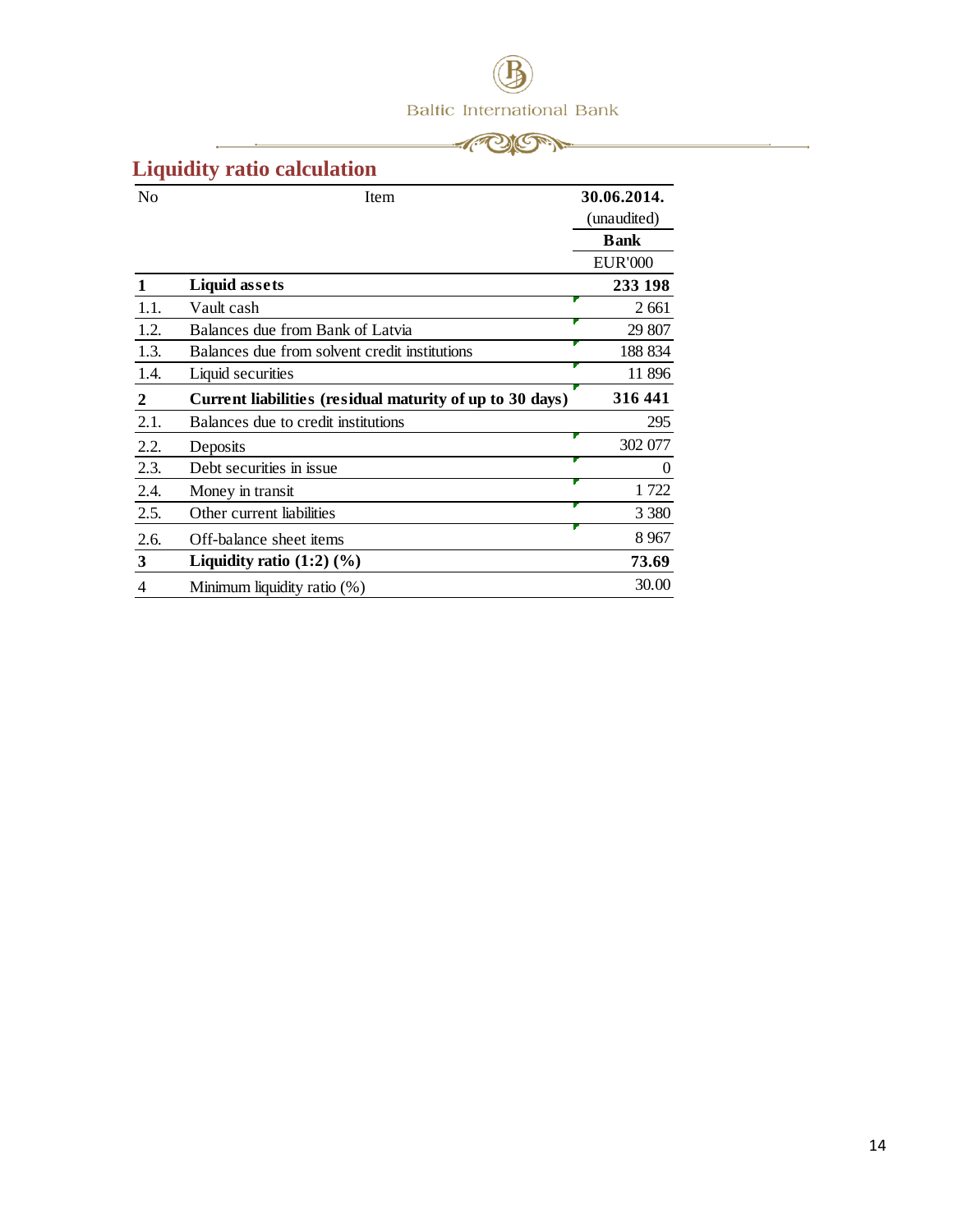

 $\mathscr{A}^\circ$ 

**CAMP** 

<u> 1980 - Andrea Brand, Amerikaansk kanton (</u>

## <span id="page-14-0"></span>**Note 1. Securities portfolio**

The Bank's securities portfolio breaks down by country

|                                |                                      | 30.06.2014<br>(unaudited)              |                                 |                |  |
|--------------------------------|--------------------------------------|----------------------------------------|---------------------------------|----------------|--|
|                                | Financial assets<br>held for trading | Financial assets<br>available for sale | Investments held<br>to maturity | <b>Total</b>   |  |
|                                | <b>EUR'000</b>                       | <b>EUR'000</b>                         | <b>EUR'000</b>                  | <b>EUR'000</b> |  |
| Multilateral development banks | $\theta$                             | 7617                                   | $\overline{0}$                  | 7617           |  |
| United Kingdom                 | $\overline{0}$                       | 6 2 3 9                                | $\theta$                        | 6 2 3 9        |  |
| Lithuania                      | $\Omega$                             | 3678                                   | 2 1 2 8                         | 5806           |  |
| Latvia                         | $\overline{2}$                       | 2 8 6 4                                | 2 2 7 5                         | 5 1 4 1        |  |
| Denmark                        | $\Omega$                             | 3 7 1 0                                | $\theta$                        | 3710           |  |
| Russia                         | 131                                  | $\Omega$                               | 2 7 3 0                         | 2861           |  |
| <b>Brasil</b>                  | $\Omega$                             | 1891                                   | $\theta$                        | 1891           |  |
| other countries                | 416                                  | 54                                     | 1 278                           | 1748           |  |
| total                          | 549                                  | 26 053                                 | 8411                            | 35 013         |  |

During the reporting period has not been recognized an impairment for financial assets available for sale.

|                 |       | 31.12.2013<br>(audited)                                                                                           |                  |                |                |
|-----------------|-------|-------------------------------------------------------------------------------------------------------------------|------------------|----------------|----------------|
|                 |       | Financial assets<br>Financial assets<br>Investments held<br>available for sale<br>held for trading<br>to maturity |                  | <b>Total</b>   |                |
|                 |       | <b>EUR'000</b>                                                                                                    | <b>EUR'000</b>   | <b>EUR'000</b> | <b>EUR'000</b> |
| Russia          |       | 603                                                                                                               | $\theta$         | 2738           | 3 3 4 1        |
| United Kingdom  |       | $\overline{0}$                                                                                                    | 3929<br>$\theta$ |                | 3929           |
| Ukraine         |       | 1 0 2 2                                                                                                           | $\theta$         | 1837           | 2859           |
| Latvia          |       | 3                                                                                                                 | 360              | 747            | 1 1 1 0        |
| other countries |       | 41                                                                                                                | 94               | 391            | 526            |
|                 | total | 1669                                                                                                              | 4 3 8 3          | 5 7 1 3        | 11 765         |